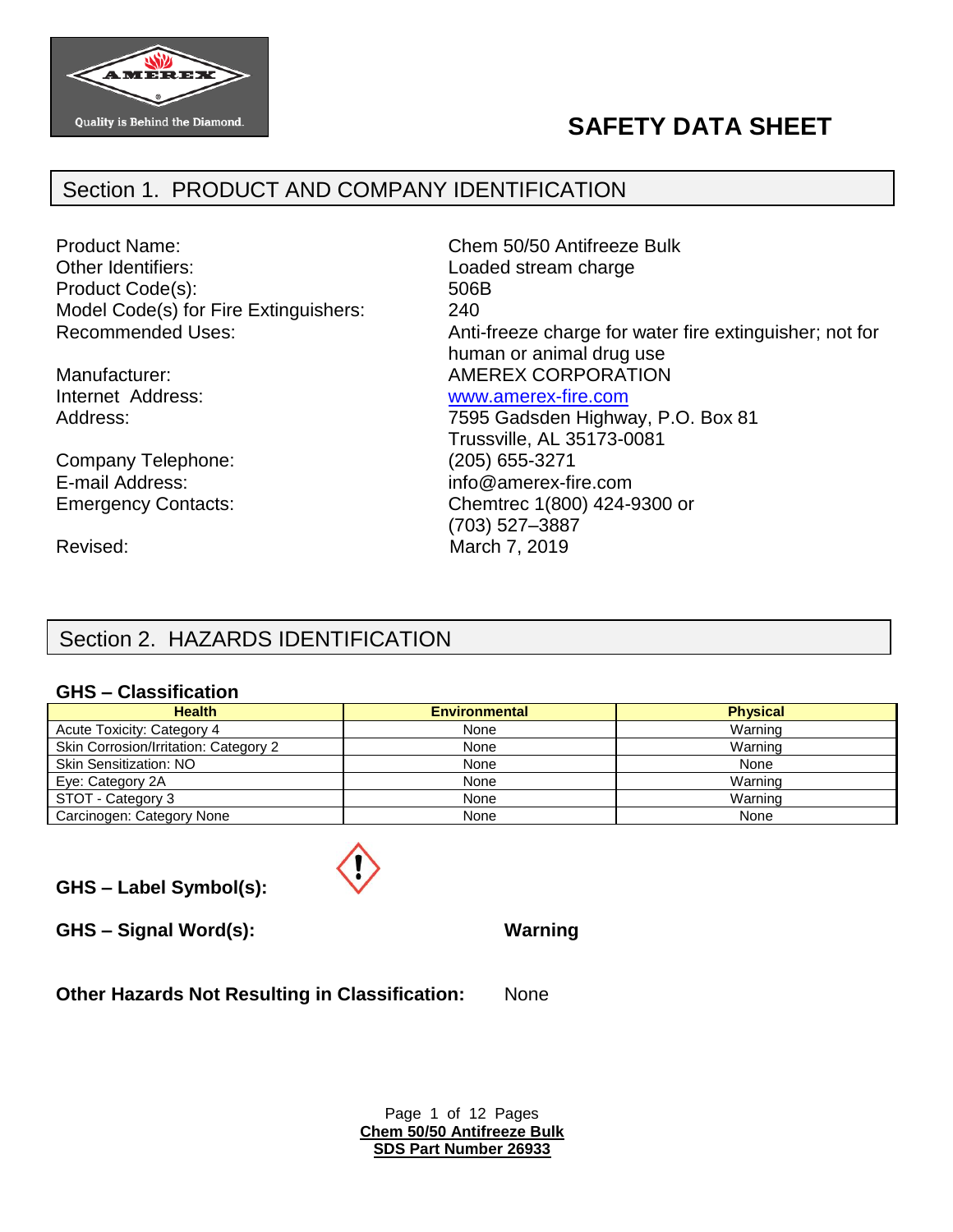### **GHS – Hazard Phrases**

| <b>GHS Hazard</b>     | <b>GHS Codes(s)</b>                                        | <b>Code Phrase(s)</b>                                                                  |
|-----------------------|------------------------------------------------------------|----------------------------------------------------------------------------------------|
| <b>Physical</b>       | None                                                       |                                                                                        |
| <b>Health</b>         | H302                                                       | Harmful if swallowed.                                                                  |
|                       | 315                                                        | Causes skin irritation.                                                                |
|                       | 319                                                        | Causes serious eye irritation.                                                         |
|                       | 335                                                        | May cause respiratory irritation.                                                      |
| <b>Environmental</b>  | None                                                       |                                                                                        |
| <b>Precautionary:</b> |                                                            |                                                                                        |
| General               | P <sub>101</sub>                                           | If medical advice is needed, have product container or label at hand                   |
| Prevention            | P261                                                       | Avoid breathing dust/fumes/gas/mist/vapours/spray.                                     |
|                       | 264                                                        | Wash exposed skin thoroughly after handling.                                           |
|                       | 270                                                        | Do not eat, drink or smoke when using this product.                                    |
|                       | 280                                                        | Wear protective gloves/protective clothing/eye protection/face protection.             |
| Response              | Call a POISON CENTER or doctor if you feel unwell.<br>P312 |                                                                                        |
|                       | 321                                                        | Specific treatment (see Section 4. First Aid Measures)                                 |
|                       | 330                                                        | Rinse mouth                                                                            |
|                       | 362                                                        | Take off contaminated clothing.                                                        |
|                       | $301 + 312$                                                | IF SWALLOWED: Call a POISON CENTER or doctor if you feel unwell.                       |
|                       | $302 + 352$                                                | IF ON SKIN: Wash with plenty of water.                                                 |
|                       | $304 + 340$                                                | IF INHALED: Remove person to fresh air and keep comfortable for breathing.             |
|                       | 305+351+338                                                | IF IN EYES: Rinse cautiously with water for several minutes. Remove contact lenses if  |
|                       |                                                            | present and easy to do - continue rinsing.                                             |
|                       | $332 + 313$                                                | If skin irritation occurs: Get medical advice/attention.                               |
|                       | $337 + 313$                                                | If eye irritation persists get medical advice/attention.                               |
|                       | $342 + 311$                                                | If experiencing respiratory symptoms: Call a doctor.                                   |
| Storage               | P403+233                                                   | Store in a well ventilated place. Keep container tightly closed.                       |
| Disposal              | P501                                                       | Dispose of contents through a licensed disposal company. Contaminated container should |
|                       |                                                            | be disposed of as unused product.                                                      |

# Section 3. COMPOSITION/INFORMATION ON INGREDIENTS

| <b>Chemical Name</b>   | EC No.    | <b>REACH Reg. No.</b>     | CAS-No.   | <b>Weight %</b> |
|------------------------|-----------|---------------------------|-----------|-----------------|
| Water                  | <b>NA</b> | <b>NA</b>                 | 7732-18-5 | 40-60           |
| Potassium acetate      | 204-822-2 | <b>NA</b>                 | 127-08-2  | 40-60           |
| <b>Phosphoric Acid</b> | 231-633-2 | 01-2119485924-24-<br>0037 | 7664-38-2 |                 |
| <b>Purple Pigment</b>  | 228-767-9 | <b>NA</b>                 | 6358-30-1 |                 |

Emergency overview:<br>Adverse health effects and symptoms: This product may be a mild

This product may be a mild irritant to the respiratory system, and an irritant to the eyes and skin. Symptoms may include coughing, sore throat, difficulty breathing, eye pain, and skin redness and irritation. Ingestion, although unlikely, may cause cramps, nausea and diarrhea.

Page 2 of 12 Pages **Chem 50/50 Antifreeze Bulk SDS Part Number 26933**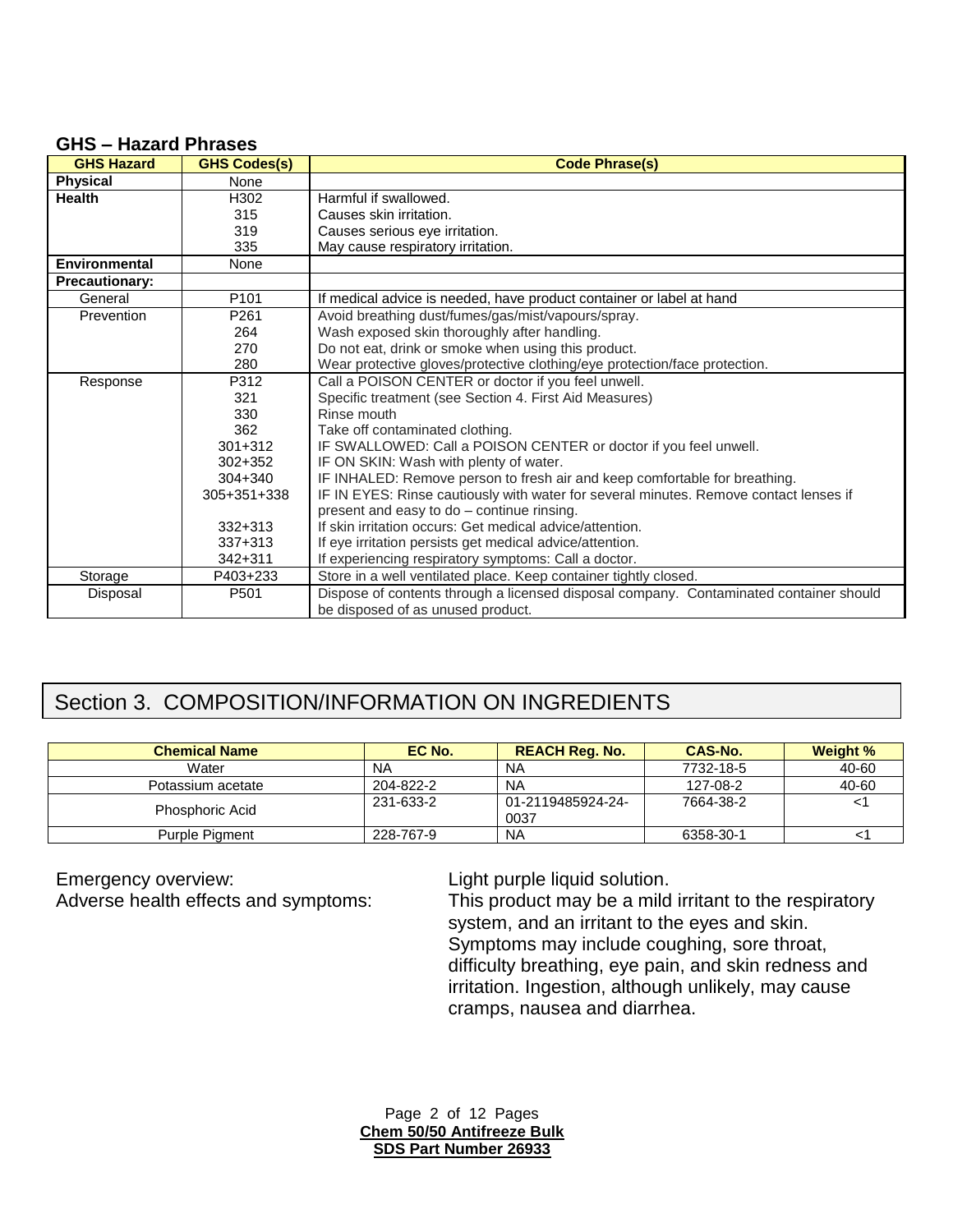# Section 4. FIRST AID MEASURES

| Eye Exposure:                                          | Causes eye irritation. Irrigate eyes with water and<br>repeat until pain free. Seek medical attention if<br>irritation persists.                                                                                                                                                                                                                                                                       |
|--------------------------------------------------------|--------------------------------------------------------------------------------------------------------------------------------------------------------------------------------------------------------------------------------------------------------------------------------------------------------------------------------------------------------------------------------------------------------|
| <b>Skin Exposure:</b>                                  | Causes skin irritation. In case of contact, wash with<br>plenty of soap and water. Seek medical attention if<br>irritation persists.                                                                                                                                                                                                                                                                   |
| Inhalation:                                            | May cause irritation, along with coughing. If<br>respiratory irritation or distress occurs, remove victim<br>to fresh air. Seek medical attention if irritation<br>persists.                                                                                                                                                                                                                           |
| Ingestion:                                             | Overdose symptoms may include gastrointestinal<br>complaints or change in urine output. If victim is<br>conscious and alert, rinse out mouth and give 1-2<br>glasses of water or milk to drink. Do not induce<br>vomiting. Consult medical service if feel unwell. Do<br>not leave victim unattended. To prevent aspiration of<br>swallowed product, lay victim on side with head lower<br>than waist. |
| Medical conditions possibly<br>aggravated by exposure: | Inhalation of product may aggravate existing chronic<br>respiratory problems such as asthma, emphysema, or<br>bronchitis. Skin contact may aggravate existing skin<br>disease.                                                                                                                                                                                                                         |

# Section 5. FIRE-FIGHTING MEASURES

Flammable Properties: Not flammable Flash Point: Not determined

#### Explosion Data:

Sensitivity to Mechanical Impact: Not sensitive. Sensitivity to Static Discharge: Not sensitive. Unusual fire/explosion hazards: NA Protective Equipment and

Suitable Extinguishing Media: Non-combustible. Use extinguishing media suitable for surrounding conditions. Hazardous Combustion Products: Carbon monoxide, carbon dioxide, and metal oxides. Decomposes with heat to create acetic acid fumes.

Precautions for Firefighters: As in any fire, wear self-contained breathing apparatus pressure-demand. NIOSH (approved or equivalent) and full protective gear.

Page 3 of 12 Pages **Chem 50/50 Antifreeze Bulk SDS Part Number 26933**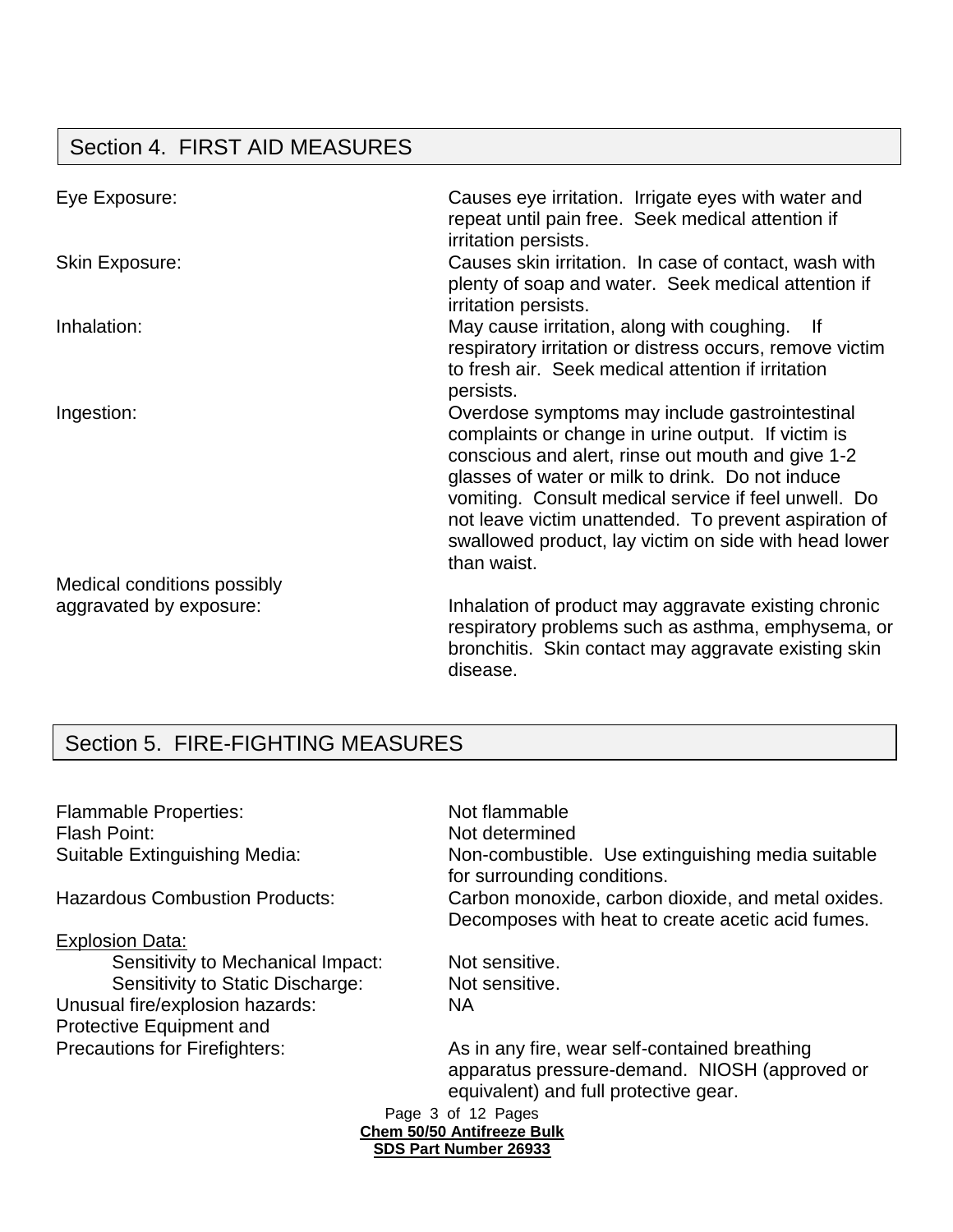# Section 6. ACCIDENTAL RELEASE MEASURES

| <b>Personal Precautions:</b>          | Avoid contact with skin, eyes, and clothing.              |
|---------------------------------------|-----------------------------------------------------------|
| <b>Personal Protective Equipment:</b> | During minor spill clean-up: Minimum - chemical           |
|                                       | goggles, nitrile gloves, and an air purifying respirator. |
| <b>Emergency Procedures:</b>          | Large spills (one container or more) should be            |
|                                       | addressed by hazardous materials technicians who          |
|                                       | follow a specific emergency response plan and who         |
|                                       | are trained in the appropriate use of PPE.                |
| <b>Methods for Containment:</b>       | Prevent further leakage or spillage if safe to do so.     |
|                                       | Use sorbent socks for containment.                        |
| Methods for Clean Up:                 | Clean up released material using sorbent materials.       |
|                                       | Bag and drum for disposal; properly label containers;     |
|                                       | dispose as required by local, state, and federal          |
|                                       | regulations. Decontaminate with detergent and water.      |
| <b>Environmental Precautions:</b>     | Prevent material from entering waterways.                 |
| Other:                                | If product is contaminated, use PPE and containment       |
|                                       | appropriate to the nature of the most toxic               |
|                                       | chemical/material in the mixture.                         |

# Section 7. HANDLING AND STORAGE

Hazardous Polymerization: Will not occur.

Personal Precautions: Use appropriate PPE when handling or maintaining equipment, and wash thoroughly after handling (see Section 8).

Conditions for Safe Storage/Handling: Keep product in original container or extinguisher in a cool area. Use in well ventilated area. Prevent falling. Do not allow near heat sources. Contents may be under pressure – inspect for extinguisher rust periodically to ensure container integrity. Incompatible Products: This material is incompatible with strong acids and strong oxidizing agents. In contact with strong acids, potassium acetate may react vigorously and decompose to produce acetic acid fumes. Potassium acetate may be mildly corrosive to many metals. Hazardous Decomposition Products: Carbon dioxide, carbon monoxide, metal oxides.

> Page 4 of 12 Pages **Chem 50/50 Antifreeze Bulk SDS Part Number 26933**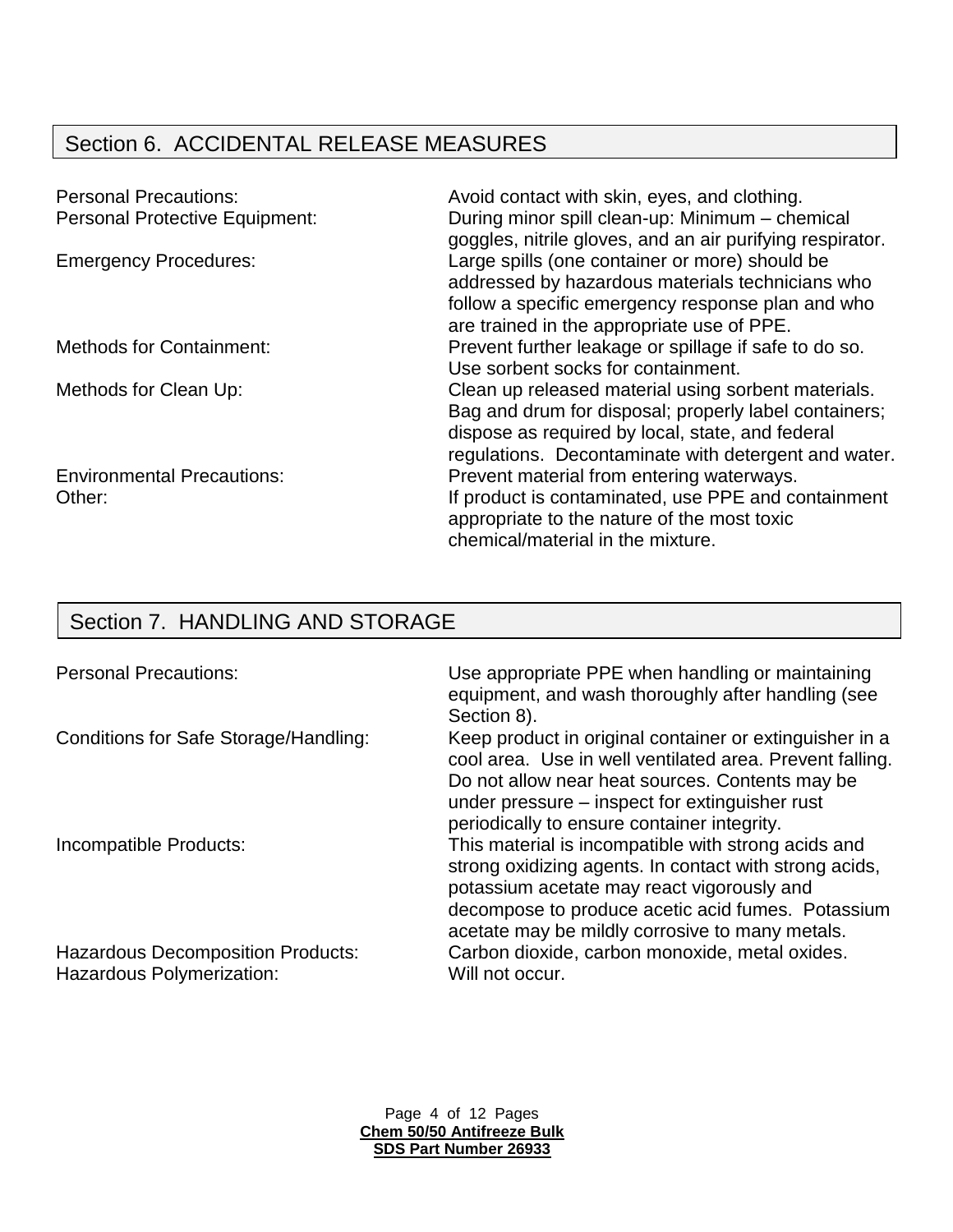# Section 8. EXPOSURE CONTROLS/PERSONAL PROTECTION

| <b>Chemical Name</b> | <b>OSHA PEL</b> | <b>ACGIH TLV</b> | <b>DFG MAK *</b> | <b>EU BLV</b> |
|----------------------|-----------------|------------------|------------------|---------------|
| Water                | <b>NR</b>       | <b>NR</b>        | <b>NR</b>        | <b>NR</b>     |
| Potassium acetate    | <b>NR</b>       | <b>NR</b>        | <b>NR</b>        | <b>NR</b>     |
| Phosphoric acid      | <b>NA</b>       | <b>NA</b>        | <b>NA</b>        | <b>NA</b>     |
| Purple Pigment       | <b>NA</b>       | <b>NA</b>        | N <sub>A</sub>   | <b>NA</b>     |

\*German regulatory limits \*\*PNOC = Particulates not otherwise classified (ACGIH) also known as Particulates not otherwise regulated (OSHA) \*\*\* NR = Not Regulated. NA= Not applicable because concentration is less than one percent of the mixture and is expected to not be relevant. All values are 8 hour time weighted average concentrations.

#### Engineering Controls: Showers

Eyewash stations Ventilation systems

#### Personal Protective Equipment – PPE Code E:

The need for respiratory protection is not probable during short-term exposure. During production, the manufacturer should use judgement concerning the need for PPE.









Eye/Face Protection: Chemical goggles when avoidance of splashes, mist, and gases is necessary.

Skin and Body Protection: Wear nitrile or similar gloves, and coveralls or a long sleeve shirt, if necessary.

Respiratory Protection: If exposure limits are exceeded or irritation is experienced, NIOSH approved respiratory protection should be worn. Use N100 mask for limited exposure; use air-purifying respirator (APR) with high efficiency particulate air (HEPA) filters for prolonged exposure. Positive-pressure supplied air respirators may be required for high airborne contaminant concentrations. Respiratory protection must be provided in accordance with current local regulations. The need for respiratory protection is not likely for short-term use in well ventilated areas. Hygiene Measures: Good personal hygiene practices essential, such as

avoiding food, tobacco products, or other hand-to-

Page 5 of 12 Pages **Chem 50/50 Antifreeze Bulk SDS Part Number 26933**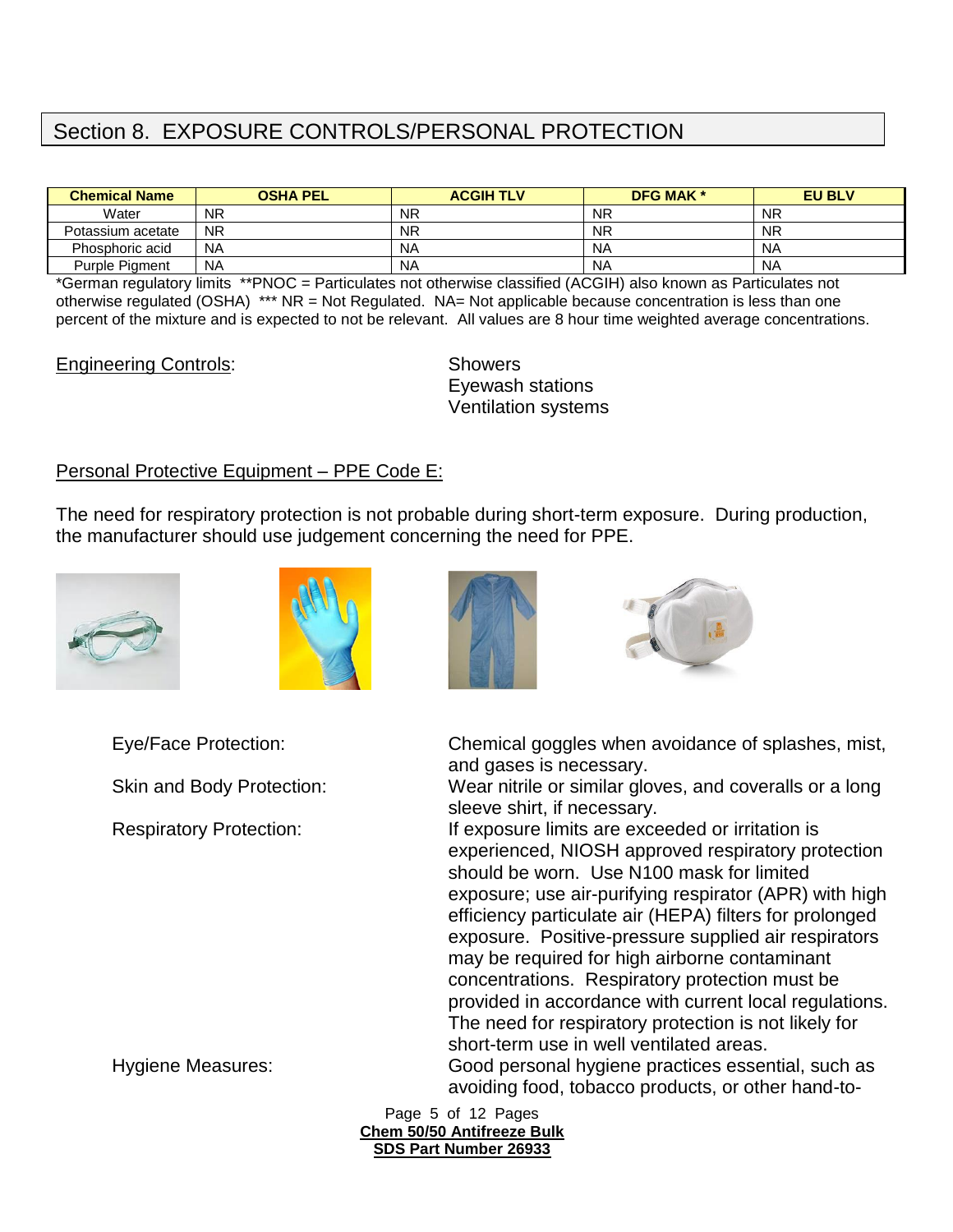mouth contact when handling. Wash thoroughly after handling.

# Section 9. PHYSICAL AND CHEMICAL PROPERTIES

Appearance: Light purple liquid Molecular Weight: C2H3KO2- 98.14 Odor: Contract of the Contract of the Mondon available of the Mondon available of the Mondon available of the Mondon available of the Mondon available of the Mondon available of the Mondon available of the Mondon available Odor threshold: No information available Decomposition Temperature <sup>o</sup>C: No information available<br>
Freezing Point <sup>o</sup>C: No information available Initial Boiling Point <sup>o</sup>C: No information available Physical State: Liquid pH:<br>Flash Point <sup>o</sup>C: The Matter of the Approximately 8.65 in solution at 20 C<br>C2H3KO2- >250 Auto-ignition Temperature **<sup>O</sup>**C: None Boiling Point/Range <sup>o</sup>C: No information available Melting Point/Range **<sup>O</sup>**C: C2H3KO2- 292 Flammability: Not flammable Flammability/Explosive Limits in Air **<sup>O</sup>**C: Upper – None; Lower-None Explosive Properties: None Oxidizing Properties: None Volatile Component (%vol) No information available Evaporation Rate: No information available Vapor Density: Vapor Density: Vapor Pressure: C2H3KO2- <0.0000001 hPa at 25**<sup>O</sup>**C Specific gravity: Specific gravity: Approximately 1.27 at 20<sup>o</sup>C Solubility: Soluble in water Partition Coefficient:  $\blacksquare$ Viscosity:  $\blacksquare$ 

No information available Flash Point **<sup>O</sup>**C: C2H3KO2- >250

# Section 10. STABILITY AND REACTIVITY

Reactivity: Not reactive.

Stability: Stable under recommended storage and handling conditions. Possibility of Hazardous Reactions: Under normal conditions of storage and handling, hazardous reactions will not occur. Incompatibles: This material is incompatible with strong acids and strong oxidizing agents. In contact with strong acids, potassium acetate may react vigorously and

Page 6 of 12 Pages **Chem 50/50 Antifreeze Bulk SDS Part Number 26933**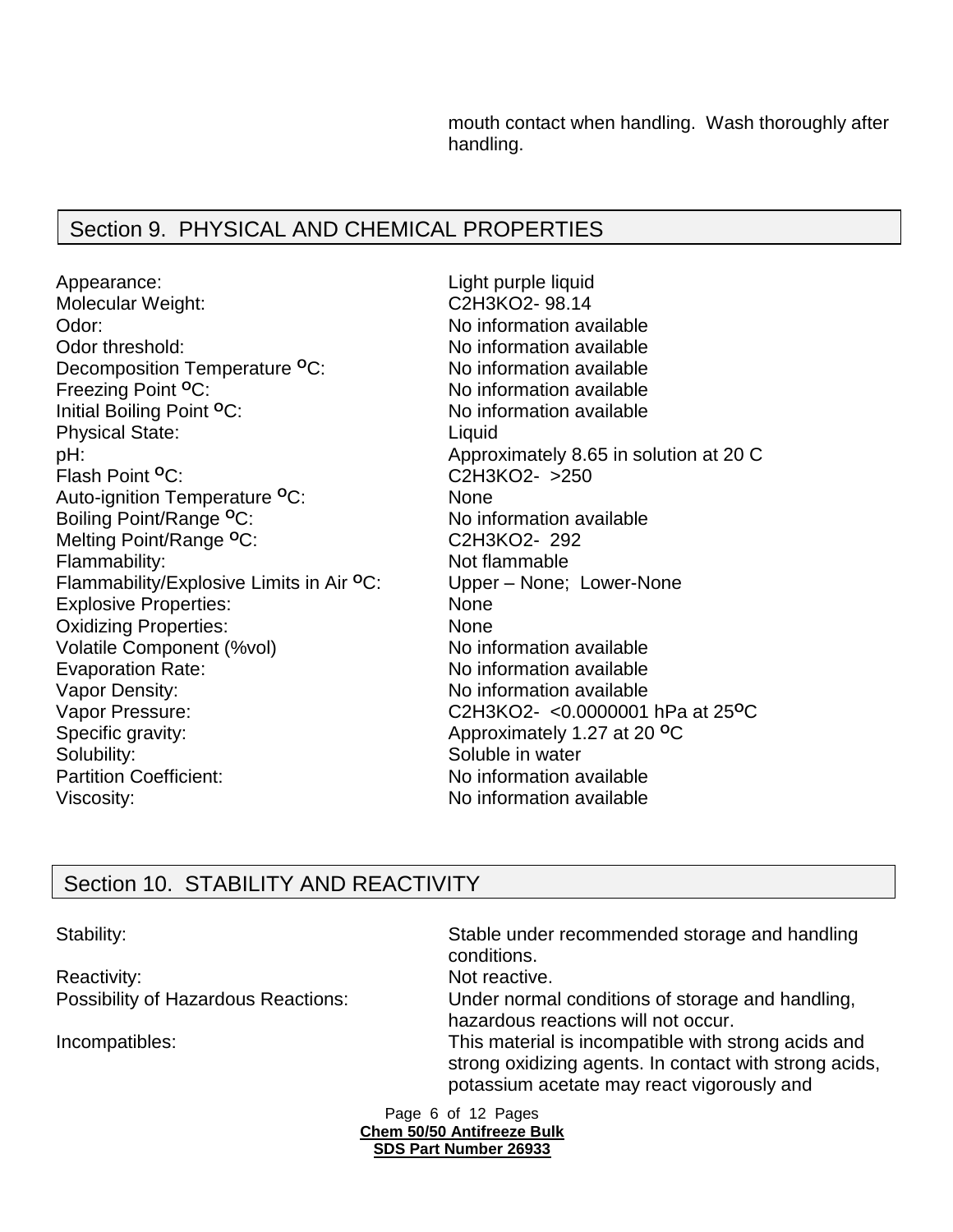Possibility of Hazardous Reactions: None Hazardous Polymerization **Example 20 Figure 10** Does not occur.

decompose to produce acetic acid fumes. Potassium acetate may be mildly corrosive to many metals. Conditions to Avoid: Storage or handling near incompatibles. Hazardous Decomposition Products: Heat of fire may release carbon monoxide, carbon dioxide, and oxides of potassium.

# Section 11. TOXICOLOGICAL INFORMATION

Symptoms: Immediate Inhalation: Inhalation: Inhalation, coughing. Eyes: **Irritation**. Skin: Irritation. Acute Toxicity: Acute Toxicity: Acute Toxicity: Chronic Toxicity: Short-term Exposure: None known. Long-term Exposure: None known.

Likely Routes of Exposure: Inhalation, skin, and eye contact.

Delayed: Symptoms appear to be relatively immediate

#### **Acute Toxicity Values - Health**

| <b>Chemical Name</b> | <b>LD50</b>      |               | <b>LC50 (Inhalation)</b>                             |
|----------------------|------------------|---------------|------------------------------------------------------|
|                      | Oral             | <b>Dermal</b> |                                                      |
| Water                | <b>NA</b>        | <b>NA</b>     | <b>NA</b>                                            |
| Potassium acetate    | 3250 mg/kg (rat) | <b>NA</b>     | 0.117 mg/m3 -90 day<br>continuous (lowest published) |
| Phosphoric acid      | <b>NA</b>        | <b>NA</b>     | <b>NA</b>                                            |
| Purple Pigment       | <b>NA</b>        | <b>NA</b>     | <b>NA</b>                                            |

Reproductive Toxicity: This product's ingredients are not known to have reproductive or teratogenic effects. Target Organs and Effects (TOST): No information indicating that this product has any known single exposure or repeated exposure effects.

#### **Other Toxicity Categories**

| <b>Chemical Name</b>  | <b>Germ Cell</b><br><b>Mutagenicity</b> | <b>Carcino-</b><br>qenicity | Repro-<br>ductive | <b>TOST</b><br><b>Single Exp</b> | <b>TOST</b><br><b>Repeated Exp</b> | <b>Aspiration</b> |
|-----------------------|-----------------------------------------|-----------------------------|-------------------|----------------------------------|------------------------------------|-------------------|
| Water                 | None                                    | None                        | None              | None                             | None                               | None              |
| Potassium acetate     | None                                    | None                        | None              | Cat 3 (Resp irr)                 | None                               | None              |
| Phosphoric acid       | <b>NA</b>                               | <b>NA</b>                   | <b>NA</b>         | <b>NA</b>                        | <b>NA</b>                          | <b>NA</b>         |
| <b>Purple Piament</b> | NA                                      | <b>NA</b>                   | <b>NA</b>         | <b>NA</b>                        | <b>NA</b>                          | <b>NA</b>         |

Page 7 of 12 Pages **Chem 50/50 Antifreeze Bulk SDS Part Number 26933**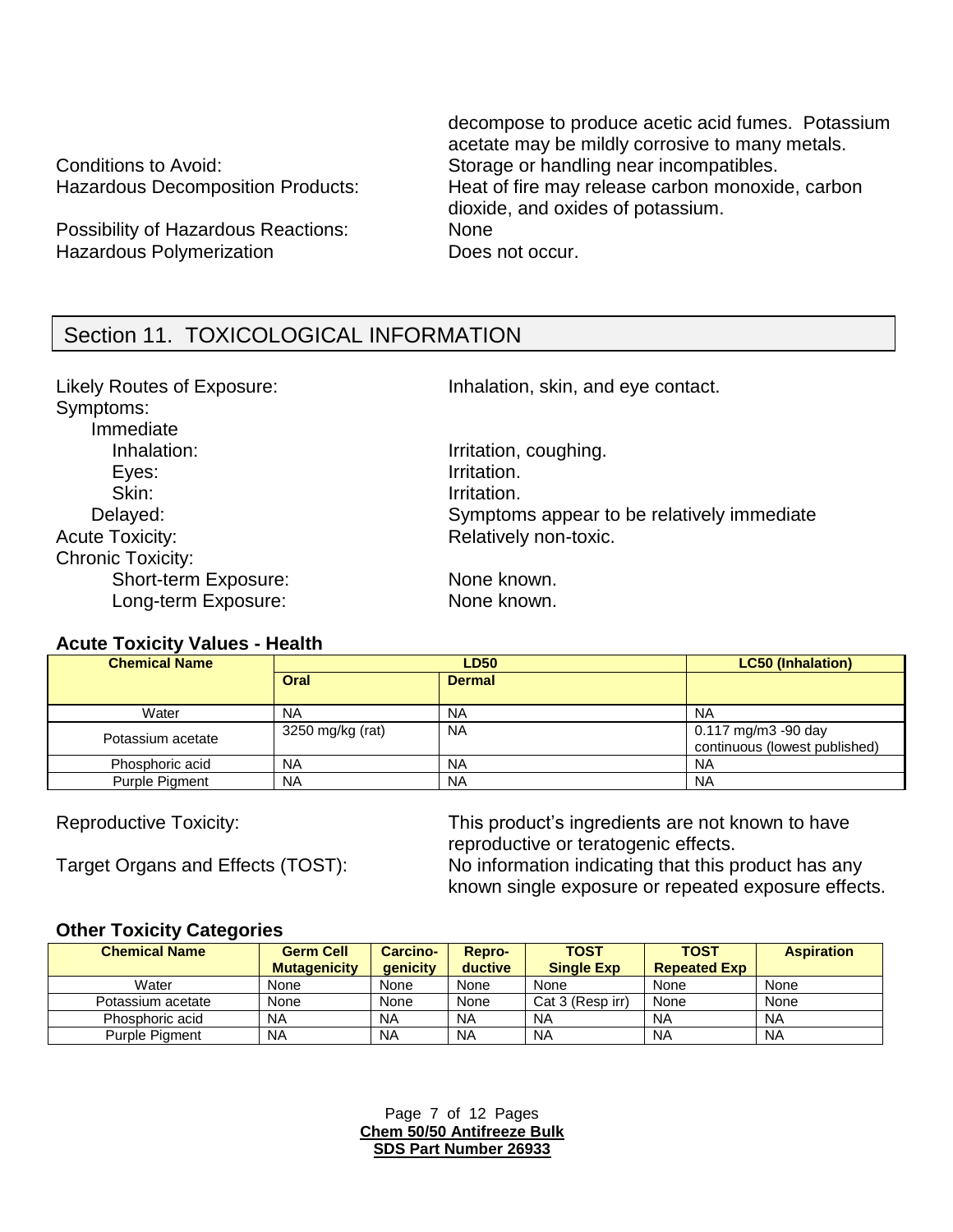# Section 12. ECOLOGICAL INFORMATION

| Ecotoxicity:                          | A weak environmental toxin. Specific negative impacts are<br>unknown.                   |
|---------------------------------------|-----------------------------------------------------------------------------------------|
| Persistence/Degradability:            | Soluble in water; moderate degradation in soil. Rapid<br>photolytic degradation in air. |
| Probability of rapid biodegradation:  | C2H3KO2 Est: 0.792 (Rapid)                                                              |
| Anaerobic biodegradation probability: | C2H3KO2 Est: 0.943 (Rapid)                                                              |
| <b>Bioaccummulation potential:</b>    | Low.                                                                                    |
| <b>Bioconcentration factor:</b>       | C2H3KO2 Est: 3.16 L/kg (wet weight) (Low BCF)                                           |
| Bioaccummulation factor:              | C2H3KO2 Est: 0.929 L/kg (wet weight)                                                    |
| Mobility in soil:                     | Slow evaporation rate; water soluble, may leach to<br>groundwater                       |
| Log Koc:                              | C2H3KO2 Est: -1.902 (Kow Method)                                                        |
| Log Koa:                              | <b>Not Available</b>                                                                    |

NOTE: C2H3KO2 – Potassium Acetate

Other Adverse Ecological Effects: No other known effects at this time

#### **Aquatic Toxicity Values – Environment – Research**

| <b>Chemical Name</b> | Acute (LC50)                                                       | <b>Chronic (LC50)</b> |
|----------------------|--------------------------------------------------------------------|-----------------------|
| Water                | N/A                                                                | N/A                   |
| Potassium acetate    | 6800 mg/l Oncorhynchus mykiss 96 hr<br>>992 mg/l Danio rerion96 hr | N/A                   |
| Chem phosphoric acid | NA                                                                 | <b>NA</b>             |
| Purple Pigment       | <b>NA</b>                                                          | <b>NA</b>             |

#### **Aquatic Toxicity Values – Environment – Calculated Estimates**

| <b>Chemical Name</b> | Acute (LC50) | <b>EC50</b>                                         |
|----------------------|--------------|-----------------------------------------------------|
| Water                | N/A          | N/A                                                 |
| Potassium acetate    | N/A          | 4403 mg/L Gr. Algae 96 hr<br>7170 mg/lDaphnia 24 hr |
| Chem Phosphoric acid | <b>NA</b>    | ΝA                                                  |
| Purple Pigment       | <b>NA</b>    | <b>NA</b>                                           |
| .                    | .            |                                                     |

N/A – Not available. NA – Not applicable

# Section 13. DISPOSAL CONSIDERATIONS

Safe Handling **EXECUTE:** Use appropriate PPE when handling, and wash thoroughly after handling (see Section 8). Waste Disposal Considerations Dispose in accordance with federal, state, provincial, and local regulations. Contaminated Packaging **Dispose in accordance with federal, state, provincial,** and local regulations.

> Page 8 of 12 Pages **Chem 50/50 Antifreeze Bulk SDS Part Number 26933**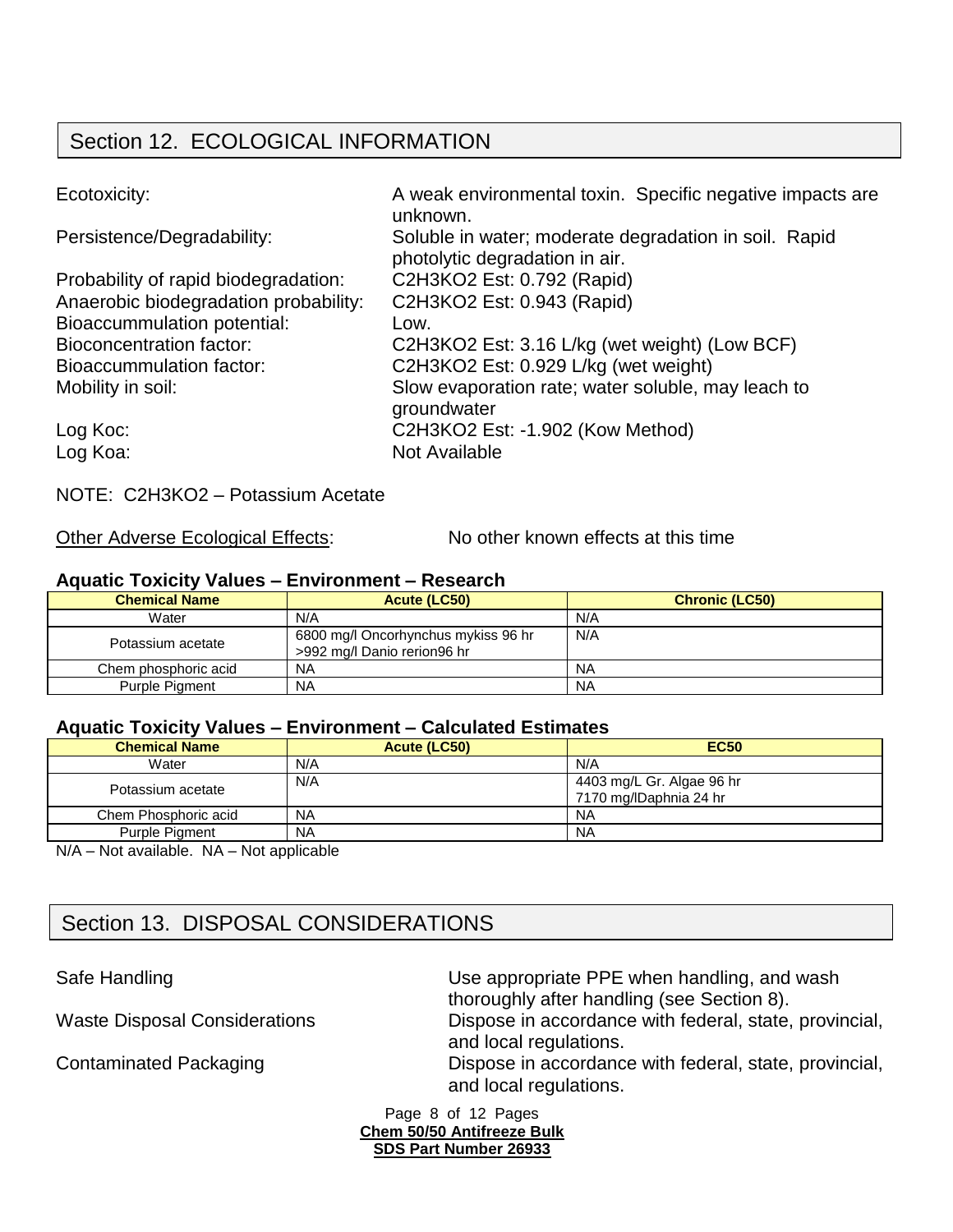NOTES:

This product is not a RCRA characteristically hazardous or listed hazardous waste. Dispose of according to state or local laws, which may be more restrictive than federal laws or regulations. Used product may be altered or contaminated, creating different disposal considerations.

# Section 14. TRANSPORT INFORMATION

| <b>UN Number:</b>               | <b>NA</b>     |
|---------------------------------|---------------|
| <b>UN Proper Shipping Name:</b> | <b>NA</b>     |
| <b>Transport Hazard Class:</b>  | <b>NA</b>     |
| Packing Group:                  | <b>NA</b>     |
| Marine Pollutant?:              | <b>NO</b>     |
| <b>IATA</b>                     | Not regulated |
| <b>DOT</b>                      | Not regulated |

NOTES:

This product is not defined as a hazardous material under U.S. Department of Transportation (DOT) 49 CFR 172, or by Transport Canada "Transportation of Dangerous Goods" regulations. This transportation information covers the Chem CH 506 Antifreeze fire extinguisher agent as shipped in bulk containers and not when contained in fire extinguishers or fire extinguisher systems.

#### Special Precautions for Shipping:

If shipped in a stored pressure-type fire extinguisher, and pressurized with a non-flammable, nontoxic inert expellant gas, the fire extinguisher is considered a hazardous material by the US Department of Transportation and Transport Canada. The proper shipping name shall be FIRE EXTINGUISHER and the UN designation is UN 1044. The DOT hazard class/division is LIMITED QUANTITY when pressurized to less than 241 psig and when shipped via highway or rail. UN Class 2.2. Non-Flammable Gas, when shipping via air. Packing Group – N/A

# Section 15. REGULATORY INFORMATION

**International Inventory Status**: All ingredients are on the following inventories

| ------                   |               |               |
|--------------------------|---------------|---------------|
| <b>Country(ies)</b>      | <b>Agency</b> | <b>Status</b> |
| United States of America | TSCA          | Yes           |
| Canada                   | DSL           | Yes           |
| Europe                   | EINECS/ELINCS | Yes           |
| Australia                | <b>AICS</b>   | Yes           |
| Japan                    | MITI          | Yes           |
| South Korea              | KECL          | Yes           |

Page 9 of 12 Pages **Chem 50/50 Antifreeze Bulk SDS Part Number 26933**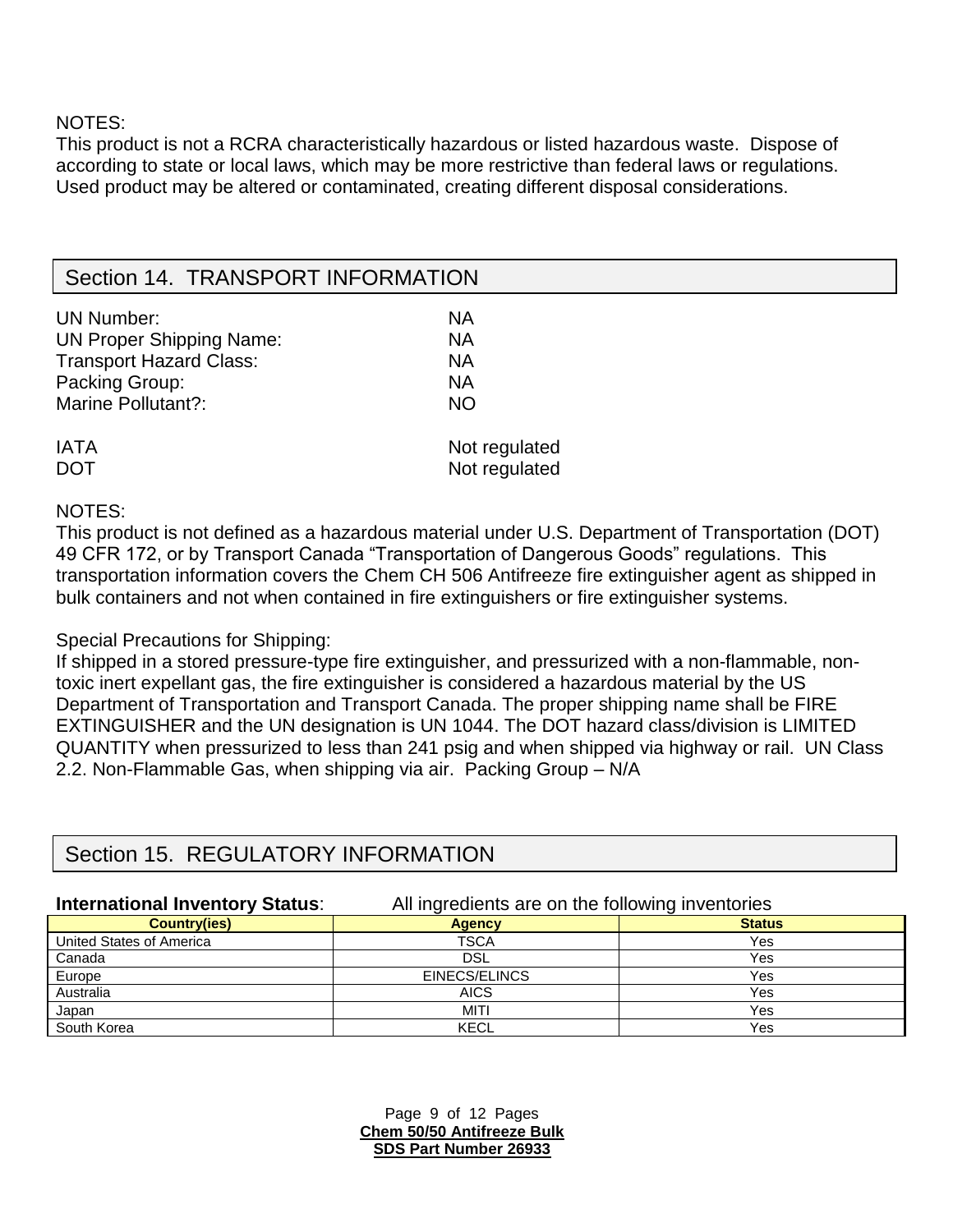# **REACH Title XVII Restrictions**: No information available

| <b>Chemical Name</b>    | <b>Dangerous</b><br><b>Substances</b> | <b>Organic</b><br><b>Solvents</b> | <b>Harmful</b><br><b>Substances</b><br><b>Whose Names</b><br>Are to be<br>Indicated on<br>Label | <b>Pollution</b><br><b>Release and</b><br><b>Transfer</b><br><b>Registry</b><br>(Class II) | <b>Pollution</b><br><b>Release and</b><br><b>Transfer</b><br><b>Registry</b><br>(Class I) | <b>Poison and</b><br><b>Deleterious</b><br><b>Substances</b><br><b>Control Law</b> |
|-------------------------|---------------------------------------|-----------------------------------|-------------------------------------------------------------------------------------------------|--------------------------------------------------------------------------------------------|-------------------------------------------------------------------------------------------|------------------------------------------------------------------------------------|
| Water                   | Not Applicable                        | Not Applicable                    | Not Applicable                                                                                  | Not Applicable                                                                             | Not Applicable                                                                            | Not Applicable                                                                     |
| Potassium acetate       | Not Applicable                        | Not Applicable                    | Not Applicable                                                                                  | Not Applicable                                                                             | Not Applicable                                                                            | Not Applicable                                                                     |
| Chem phosphoric<br>acid | Not Applicable                        | Not Applicable                    | Not Applicable                                                                                  | Not Applicable                                                                             | Not Applicable                                                                            | Not Applicable                                                                     |
| <b>Purple Pigment</b>   | Not Applicable                        | Not Applicable                    | Not Applicable                                                                                  | Not Applicable                                                                             | Not Applicable                                                                            | Not Applicable                                                                     |

| <b>Component</b>  | <b>ISHA - Harmful</b><br><b>Substances</b><br><b>Prohibited for</b><br><b>Manufacturing,</b><br>Importing,<br><b>Transferring, or</b><br><b>Supplying</b> | <b>ISHA - Harmful</b><br><b>Substances</b><br><b>Requiring</b><br><b>Permission</b> | <b>Toxic Chemical</b><br><b>Classification</b><br>Listing (TCCL) -<br><b>Toxic Chemicals</b> | <b>Toxic Release</b><br><b>Inventory (TRI) –</b><br><b>Group I</b> | <b>Toxic Release</b><br><b>Inventory (TRI) -</b><br><b>Group II</b> |
|-------------------|-----------------------------------------------------------------------------------------------------------------------------------------------------------|-------------------------------------------------------------------------------------|----------------------------------------------------------------------------------------------|--------------------------------------------------------------------|---------------------------------------------------------------------|
| Water             | Not Applicable                                                                                                                                            | Not Applicable                                                                      | Not Applicable                                                                               | Not Applicable                                                     | Not Applicable                                                      |
| Potassium acetate | Not Applicable                                                                                                                                            | Not Applicable                                                                      | Not Applicable                                                                               | Not Applicable                                                     | Not Applicable                                                      |
| Phosphoric acid   | Not Applicable                                                                                                                                            | Not Applicable                                                                      | Not Applicable                                                                               | Not Applicable                                                     | Not Applicable                                                      |
| Purple Pigment    | Not Applicable                                                                                                                                            | Not Applicable                                                                      | Not Applicable                                                                               | Not Applicable                                                     | Not Applicable                                                      |

## **European Risk and Safety phrases**:

| <b>EU Classification:</b> |          |                                                               |
|---------------------------|----------|---------------------------------------------------------------|
| R Phrases:                | 21       | Harmful in contact with skin.                                 |
|                           | 25       | Toxic if swallowed.                                           |
|                           | 23/24/25 | Toxic by inhalation, in contact with skin and if swallowed.   |
|                           | 36/37/38 | Irritating to eyes, respiratory system and skin.              |
| S Phrases:                | 24/25    | Avoid contact with skin and eyes                              |
|                           | 26       | In case of contact with eyes, rinse immediately with          |
|                           |          | plenty of water and seek medical advice.                      |
|                           | 36       | Wear suitable protective clothing.                            |
|                           | 45       | In case of accident or if you feel unwell seek medical advice |
|                           |          | immediately (show the label where possible                    |
|                           | 36/37/39 | Wear suitable protective clothing, gloves and eye/face        |
|                           |          | protection.                                                   |

Page 10 of 12 Pages **Chem 50/50 Antifreeze Bulk SDS Part Number 26933**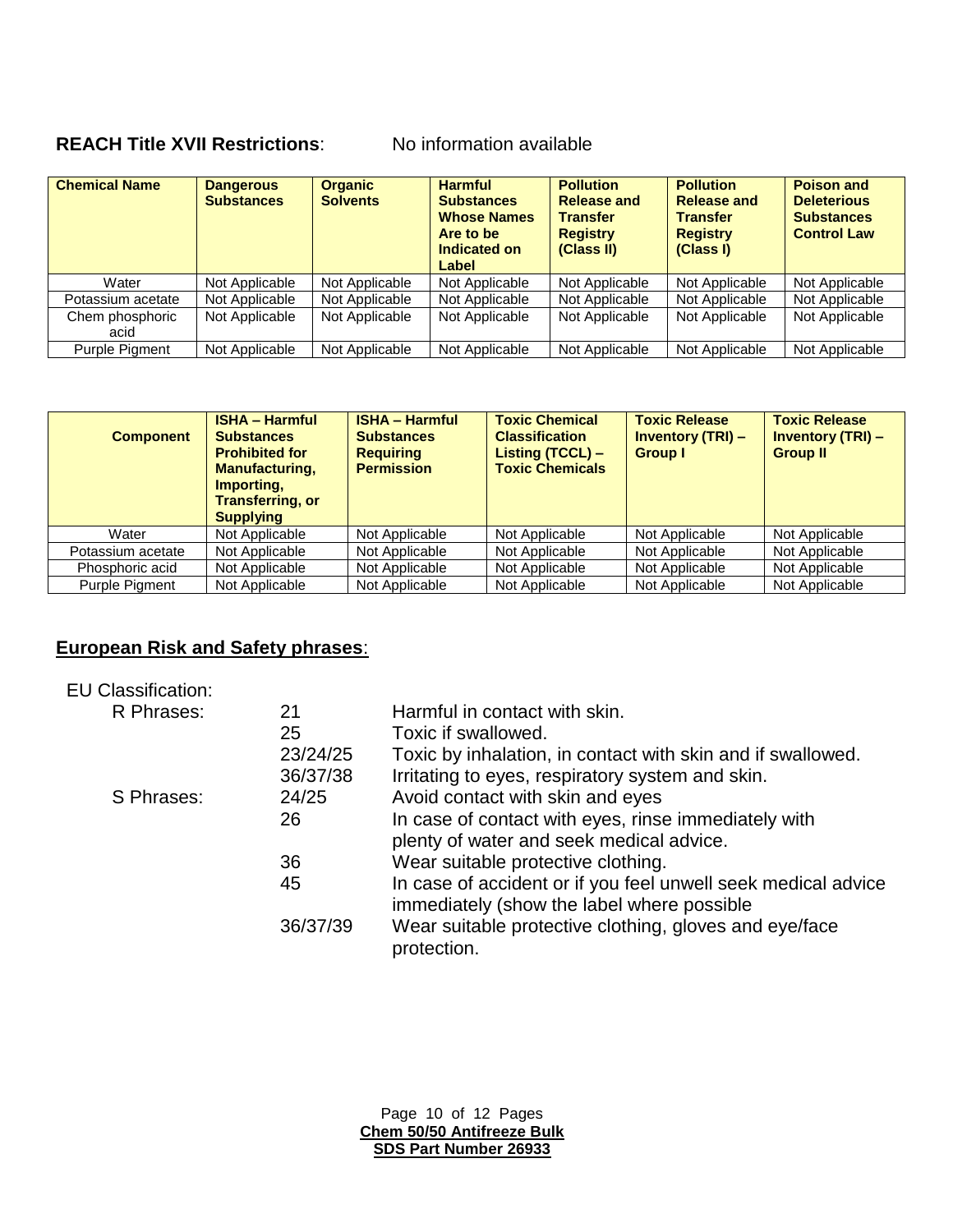## **U.S. Federal Regulatory Information**:

## **SARA 313**:

Section 313 of Title III of the Superfund Amendments and Reauthorization Act of 1986 (SARA) - This product does not contain and chemicals which are subject to the reporting requirements of the Act and Title 40 of the Code of Federal Regulations, Part 372.

None of the chemicals in this product are under SARA reporting requirements or have SARA threshold planning quantities (TPQs) or CERCLA reportable quantities (RQs), or are regulated under TSCA 8(d).

#### **SARA 311/312 Hazard Categories**:

| N∩ |
|----|
| N∩ |
| N∩ |
| N∩ |
|    |

#### Clean Water Act:

This product does not contain any substances regulated as pollutants pursuant to the Clean Water Act (40 CFR 122.21 and 40 CFR 122.42)

Clean Air Act:

Section 112 Hazardous Air Pollutants (HAPs) (see 40 CFR 61) This product does not contain any substances regulated as hazardous air pollutants (HAPs) under Section 112 of the Clean Air Act Amendments of 1990.

#### **U.S. State Regulatory Information**:

Chemicals in this product are covered under specific State regulations, as denoted below:

**Alaska** - Designated Toxic and Hazardous Substances: None **California** – Permissible Exposure Limits for Chemical Contaminants: None **Florida** – Substance List: None **Illinois** – Toxic Substance List: None **Kansas** – Section 302/303 List: None **Massachusetts** – Substance List: None **Minnesota** – List of Hazardous Substances: None **Missouri** – Employer Information/Toxic Substance List: None **New Jersey** – Right to Know Hazardous Substance List: None **North Dakota** – List of Hazardous Chemicals, Reportable Quantities: None **Pennsylvania** – Hazardous Substance List: None **Rhode Island** – Hazardous Substance List: None **Texas** – Hazardous Substance List: None **West Virginia** – Hazardous Substance List: None **Wisconsin** – Toxic and Hazardous Substances: None

> Page 11 of 12 Pages **Chem 50/50 Antifreeze Bulk SDS Part Number 26933**